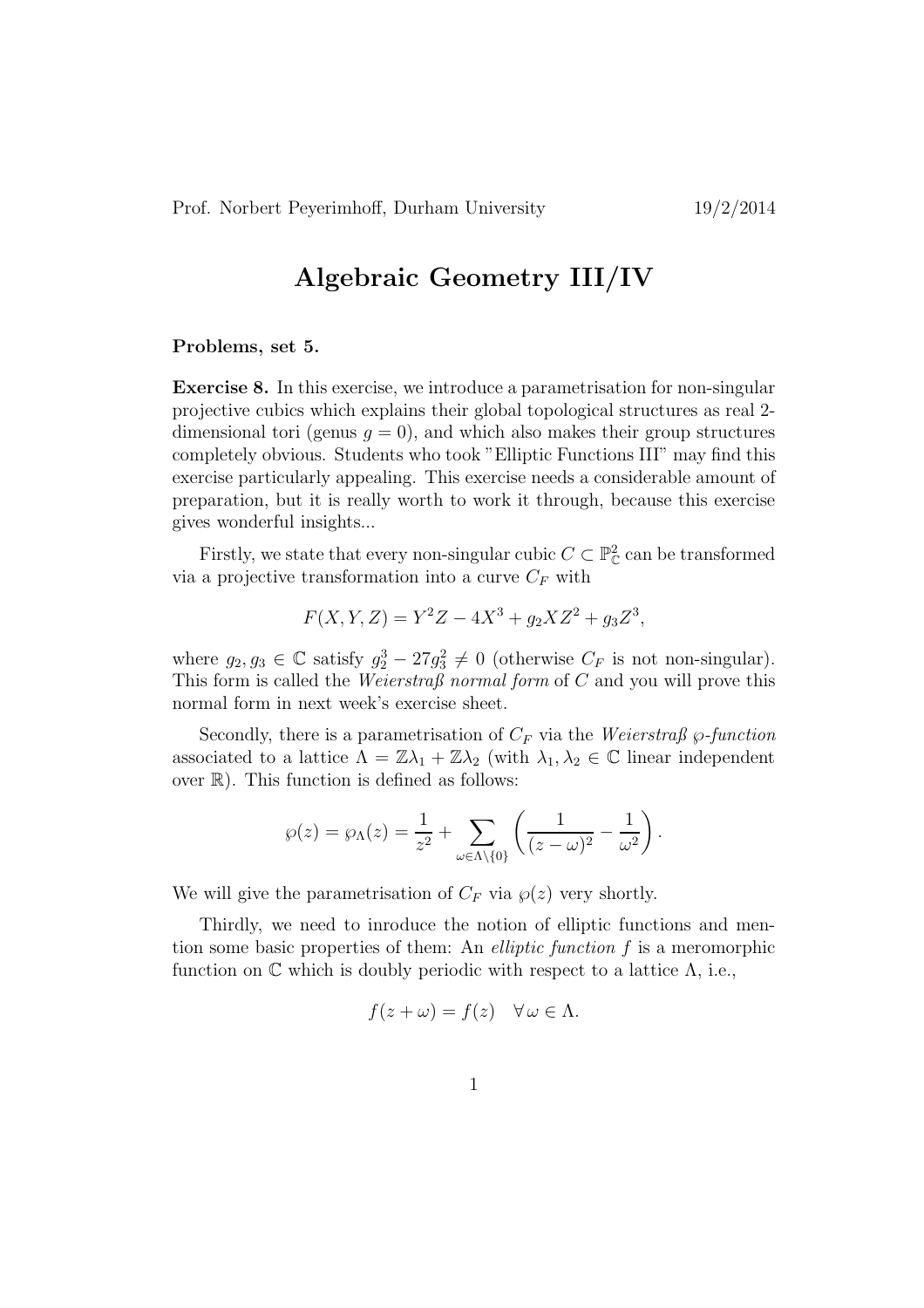All elliptic functions with respect to a fixed lattice  $\Lambda$  form a C-vector space. Examples of elliptic functions are  $\wp_{\Lambda}(z)$  and its derivative  $\wp'_{\Lambda}(z)$ . They satisfy the following differential equation

$$
\wp'_{\Lambda}(z)^2 = 4\wp_{\Lambda}(z)^3 - g_2(\Lambda)\wp_{\Lambda}(z) - g_3(\Lambda),
$$

where

$$
g_2(\Lambda) = 60 \sum_{\omega \in \Lambda \setminus \{0\}} \frac{1}{\omega^4}, \tag{1}
$$

$$
g_3(\Lambda) = 140 \sum_{\omega \in \Lambda \setminus \{0\}} \frac{1}{\omega^6}.
$$
 (2)

This differential equation is the key to the parametrisation of  $C_F$ .

Next we discuss some important basic properties: Let  $f$  be an elliptic function with respect to  $\Lambda$  and  $\mathcal{F} = \{s\lambda_1 + t\lambda_2 \mid 0 \leq s, t < 1\} \subset \mathbb{C}$ . (The parallellogram  $\mathcal F$  is a fundamental domain of the  $\Lambda$ -action on  $\mathbb C$ .) Let  $z_1, \ldots, z_r \in \mathbb{C}$  be the zeroes of f in F with multiplicities  $m_1, \ldots, m_r$ . Let  $w_1, \ldots, w_s \in \mathbb{C}$  be the poles of f in F with multiplicities  $n_1, \ldots, n_s$ . Then we have the following facts:

(i) The number of zeroes of f in  $\mathcal F$  with multiplicities coincides with the number of poles of f in  $\mathcal{F}$ :

$$
N = \sum_{i=1}^{r} m_i = \sum_{j=1}^{s} n_j.
$$

The number N is called the *order* of the elliptic function f.

(ii) The positions of zeroes and poles of f in  $\mathcal F$  with multiplicities are related as follows:

$$
\sum_{i=1}^{r} m_i z_i - \sum_{j=1}^{s} n_j w_j \in \Lambda.
$$

In case of the Weierstraß  $\wp$ -function, we have an even elliptic function (i.e.,  $\wp(-z) = \wp(z)$  of order 2, and with a pole of order 2 at  $z = 0$ . Its derivative  $\wp'$  is an odd elliptic function (i.e.,  $\wp(-z) = -\wp(z)$ ) of order 3 with a pole of order 3 at  $z = 0$ .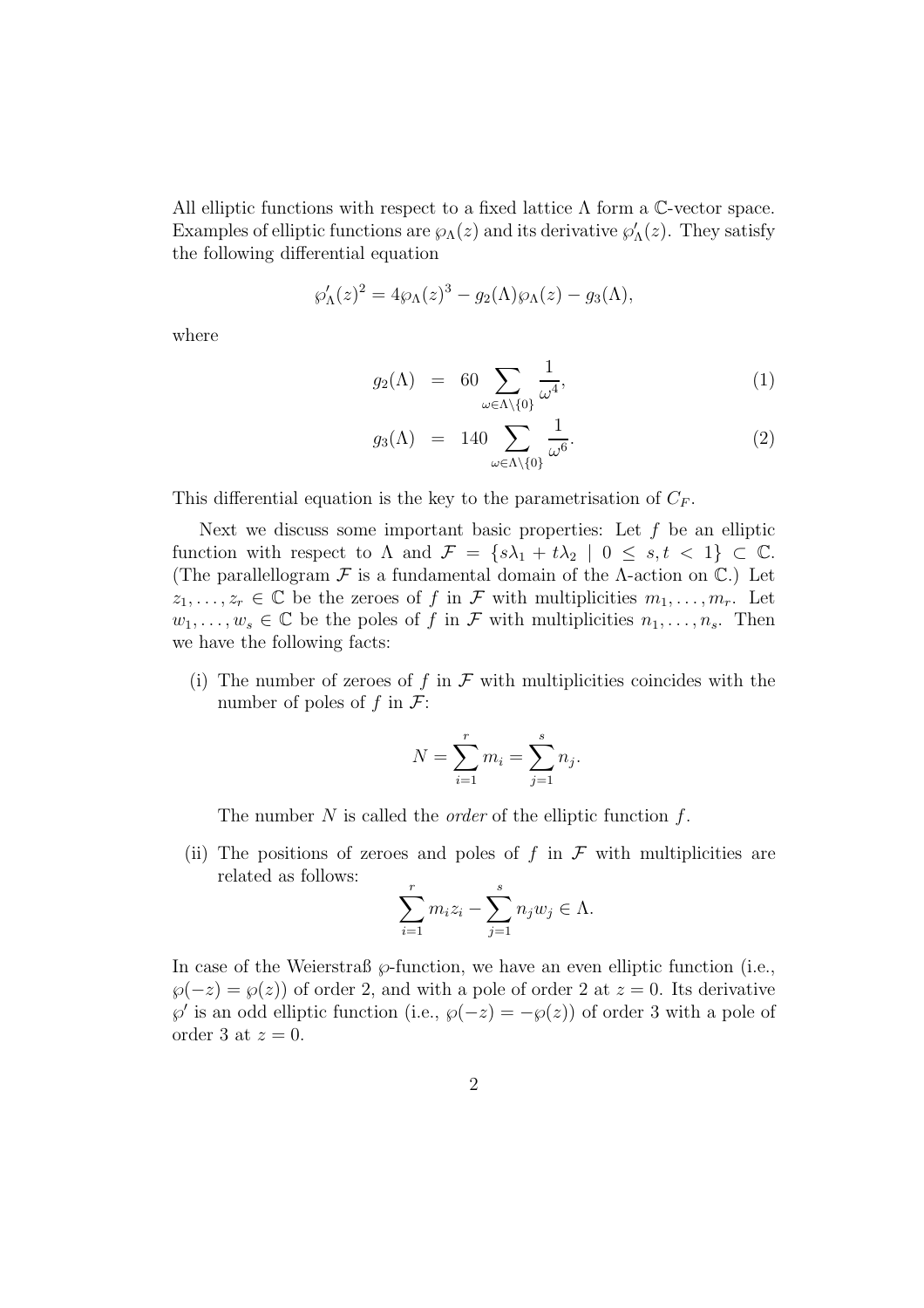Now we return to the above mentioned parametrisation: We learnt in the lectures that  $T_{\Lambda} = \mathbb{C}/\Lambda$  is a Riemann surface, namely a real 2-dimensional torus.  $T_A$  has also a natural group structure inherited from the addition of complex numbers. It can also be shown that for any pair  $(g_2, g_3) \in \mathbb{C}^2$  with  $g_2^3 - 27g_3^2 \neq 0$  there exists a lattice  $\Lambda \subset \mathbb{C}$  such that  $(g_2, g_3) = (g_2(\Lambda), g_3(\Lambda)),$ where  $g_2(\Lambda)$  and  $g_3(\Lambda)$  was given above in (1) and (2). The parametrisation of  $C_F$  is  $\Phi: T_\Lambda \to C_F$ , given by

$$
\Phi(z+\Lambda) = \begin{cases} [\wp_{\Lambda}(z), \wp'_{\Lambda}(z), 1] & \text{if } z \notin \Lambda, \\ [0, 1, 0] & \text{if } z \in \Lambda. \end{cases}
$$

Below, you will show that  $\Phi$  is bijective. It can be shown that  $\Phi$  is even biholomorphic. The aim of this exercise is to show that

$$
\Phi(z_1 + z_2 + \Lambda) = \Phi(z_1 + \Lambda) + \Phi(z_2 + \Lambda),\tag{3}
$$

where "+" on the right hand side is addition in the cubic with  $\mathcal{O} = [0, 1, 0] \in$  $C_F$  as the identity element. The relation (3) explains why the geometric construction  $P + Q = \mathcal{O} * (P * Q)$  defines, indeed, a commutative group structure on  $C_F$ . In short, (3) shows that  $\Phi$  is also an isomorphism between abelian groups. (As an aside, this approach also provides an alternative proof of the associativity law in  $C_F$ .)

Now we are ready to formulate your tasks. Check the following facts:

- (a) The point  $\mathcal{O} = [0, 1, 0] \in \mathbb{P}_{\mathbb{C}}^2$  is a flex of  $C_F$ . Moreover, the tangent line of  $C_F$  at  $\mathcal O$  is given by  $L_0: Z = 0$ . Therefore, the only intersection point between  $L_0$  and  $C_F$  is  $\mathcal O$  (with intersection multiplicity 3).
- (b)  $\Phi$  maps points of  $T_{\Lambda}$  to points of  $C_F$  and  $\Phi$  is injective (here you may use the facts (i) and (ii) above). (In fact, since images of compact sets under continuous maps are compact, and since holomorphic maps are open maps by the Open Mapping Theorem in Complex Analysis, the image  $\Phi(T_\Lambda)$  is both open and closed in  $C_F$ . This implies that the map  $\Phi: T_{\Lambda} \to C_F$  is also surjective, since  $C_F$  is connected.)
- (c) Any point  $P \in C_F \backslash \{ \mathcal{O} \}$  is of the form  $P = [a, b, 1]$ , and we have  $\mathcal{O} * P = [a, -b, 1].$
- (d) Any projective line  $L \neq L_0$  is of the form  $L : \alpha X + \beta Y + \gamma Z = 0$  with  $(\alpha, \beta) \in \mathbb{C} \setminus \{(0, 0)\}.$  Assume that  $L \cap C_F$  has three distinct intersection